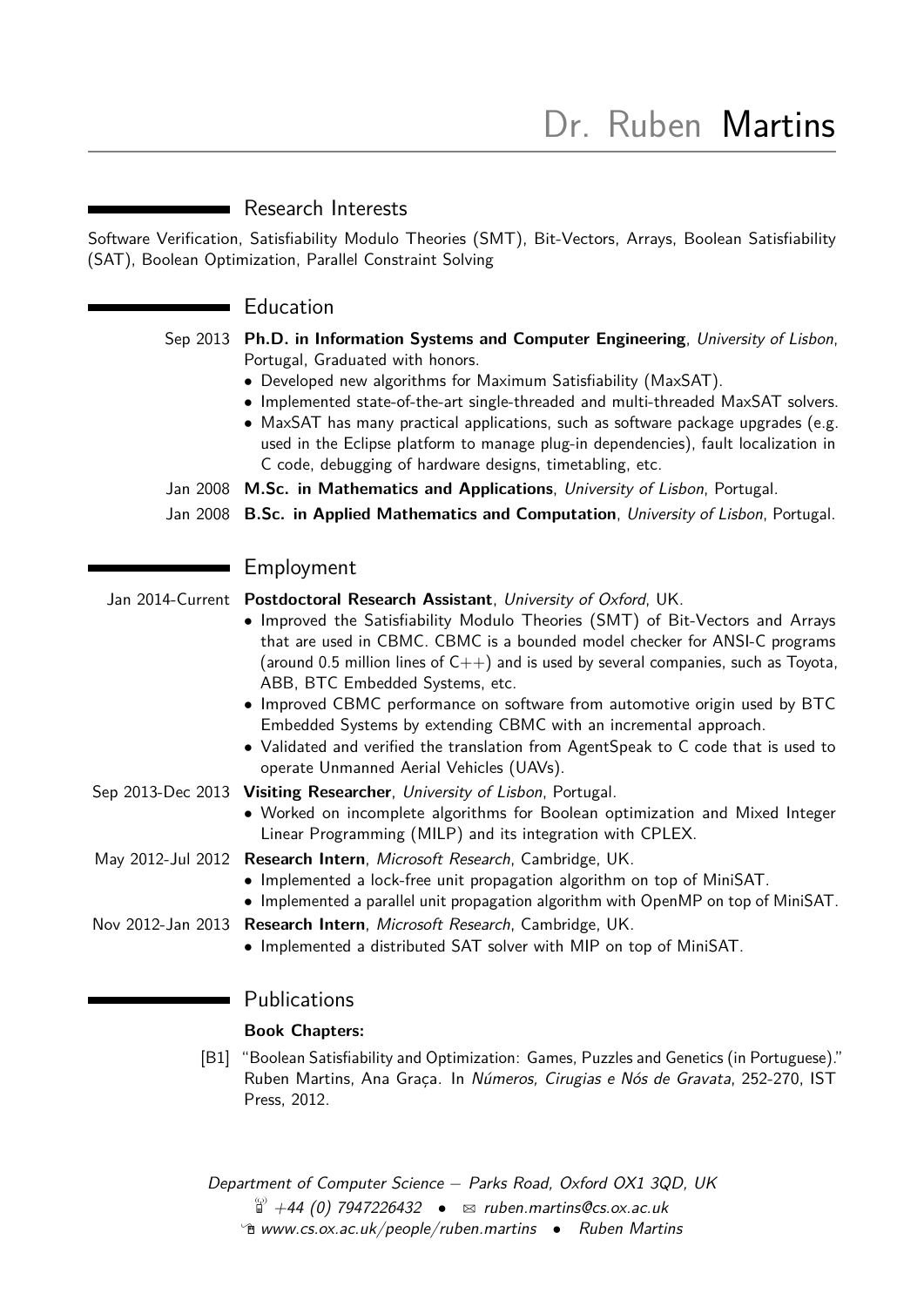#### **Journals:**

- [J5] "On Using Incremental Encodings in Unsatisfiability-based MaxSAT Solving." Ruben Martins, Saurabh Joshi, Vasco Manquinho, Inês Lynce. In Journal on Satisfiability, Boolean Modeling and Computation, IOS Press, 2015 (Submitted).
- [J4] "Deterministic Parallel MaxSAT Solving." Ruben Martins, Vasco Manquinho, Inês Lynce. In International Journal on Artificial Intelligence Tools, World Scientific, 2014 (In Press).
- [J3] "Improving Linear Search Algorithms with Model-based Approaches for MaxSAT Solving." Ruben Martins, Vasco Manquinho, Inês Lynce. In Journal of Experimental & Theoretical Artificial Intelligence, Taylor and Francis 2014 (In Press).
- [J2] "Parallel Search for Maximum Satisfiability." Ruben Martins, Vasco Manquinho, Inês Lynce. In AI Communications 25(2): 75-95, IOS Press, 2012.
- [J1] "An Overview of Parallel SAT Solving." Ruben Martins, Vasco Manquinho, Inês Lynce. In Constraints 17(3): 304-347, Springer, 2012.

#### **Conferences:**

- [C10] "Stronger, Better, Faster: Optimally Propagating SAT Encodings." Martin Brain, Liana Hadarean, Daniel Kroening, and Ruben Martins. In International Conference on Automated Deduction (CADE'15), Springer, 2015 (Submitted).
- [C9] "Successful Use of Incremental BMC in Automotive Industry." Peter Schrammel, Daniel Kroening, Martin Brain, Ruben Martins, Tino Teige, and Tom Bienmüller. In Formal Methods for Industrial Critical Systems (FMICS'15), Springer, 2015.
- [C8] "Incremental Cardinality Constraints for MaxSAT." Ruben Martins, Saurabh Joshi, Vasco Manquinho, Inês Lynce. In Principles and Practice of Constraint Programming (CP'14), 531-548, Springer, 2014.
- [C7] "Open-WBO: A Modular MaxSAT Solver." Ruben Martins, Vasco Manquinho, Inês Lynce. In International Conference on Theory and Applications of Satisfiability Testing (SAT'14), 438-445, Springer, 2014.
- [C6] "Community-based Partitioning for MaxSAT Solving." Ruben Martins, Vasco Manquinho, Inês Lynce. In International Conference on Theory and Applications of Satisfiability Testing (SAT'13), 182-191, Springer, 2013.
- [C5] "On Partitioning for Maximum Satisfiability." Ruben Martins, Vasco Manquinho, Inês Lynce. In European Conference on Artificial Intelligence (ECAI'12), 913-914, IOS Press, 2012.
- [C4] "Clause Sharing in Parallel MaxSAT." Ruben Martins, Vasco Manquinho, Inês Lynce. In Learning and Intelligent OptimizatioN (LION'12), 455-460, Springer, 12.
- [C3] "Exploiting Cardinality Encodings in Parallel Maximum Satisfiability." Ruben Martins, Vasco Manquinho, Inês Lynce. In International Conference on Tools with Artificial Intelligence (ICTAI'11), 313-320, IEEE, 2011.
- [C2] "Improving Unsatisfiability-based Algorithms for Boolean Optimization." Vasco Manquinho, Ruben Martins, Inês Lynce. In International Conference on Theory and Applications of Satisfiability Testing (SAT'10), 181-193, Springer, 2010.
- [C1] "Improving Search Space Splitting for Parallel SAT Solving." Ruben Martins, Vasco Manquinho, Inês Lynce. In International Conference on Tools with Artificial Intelligence (ICTAI'10), 336-343, IEEE, 2010.

Department of Computer Science – Parks Road, Oxford OX1 3QD, UK  $\ddot{a}$  +44 (0) 7947226432 •  $\approx$  [ruben.martins@cs.ox.ac.uk](mailto:ruben.martins@cs.ox.ac.uk)  $\hat{P}$  [www.cs.ox.ac.uk/people/ruben.martins](http://www.cs.ox.ac.uk/people/ruben.martins) • Ruben Martins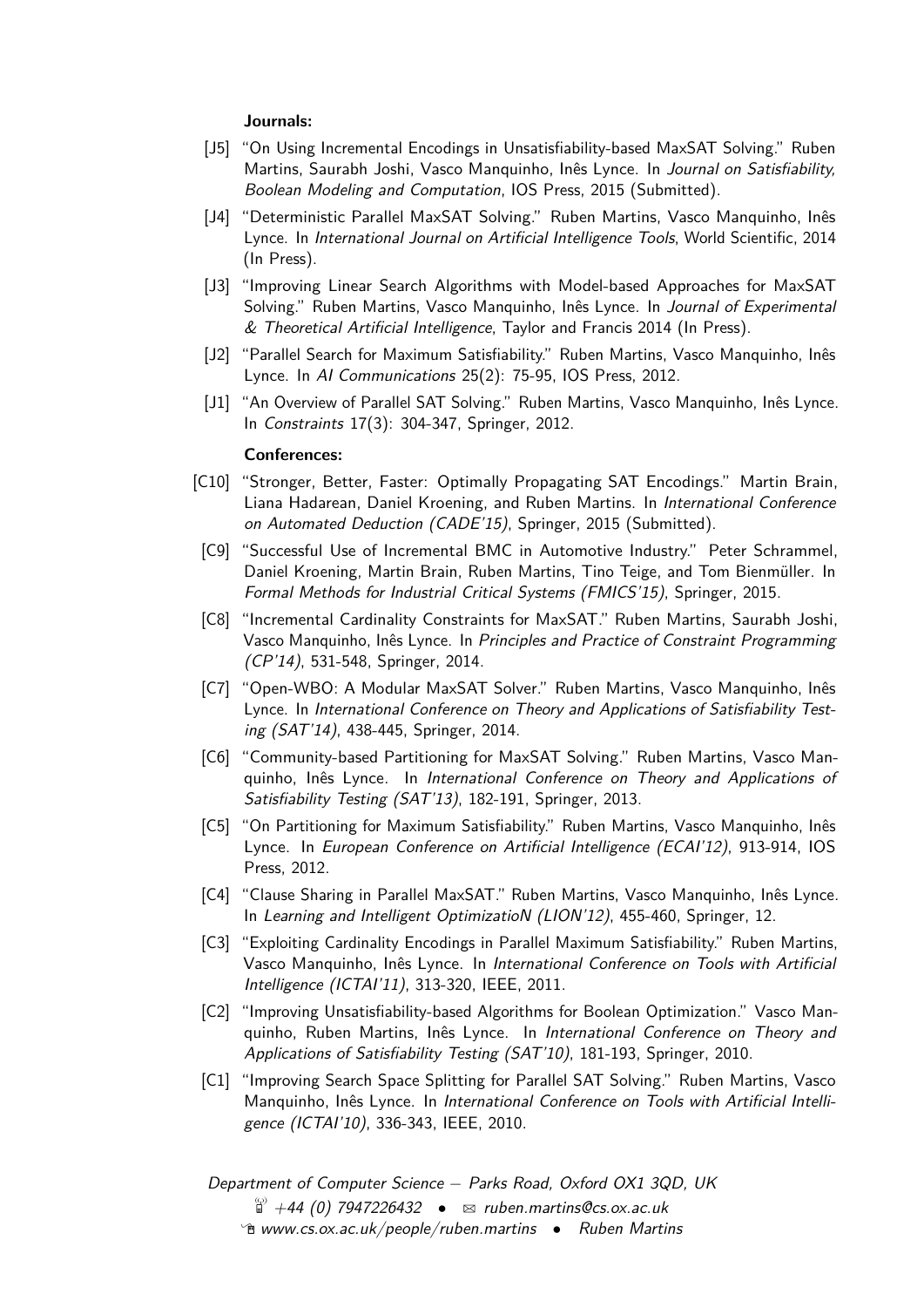### **Workshops:**

- [W6] "Model-based Partitioning for MaxSAT Solving." Ruben Martins, Vasco Manquinho, Inês Lynce. In RCRA International Workshop on Experimental Evaluation of Algorithms for Solving Problems with Combinatorial Explosion (RCRA'13), 2013.
- [W5] "Clause Sharing in Deterministic Parallel Maximum Satisfiability." Ruben Martins, Vasco Manquinho, Inês Lynce. In RCRA International Workshop on Experimental Evaluation of Algorithms for Solving Problems with Combinatorial Explosion (RCRA'12), 2012.
- [W4] "Parallel Search for Boolean Optimization." Ruben Martins, Vasco Manquinho, Inês Lynce. In RCRA International Workshop on Experimental Evaluation of Algorithms for Solving Problems with Combinatorial Explosion (RCRA'12), 2011.
- [W3] "Preprocessing in Pseudo-Boolean Optimization: An Experimental Evaluation." Ruben Martins, Vasco Manquinho, Inês Lynce. In International Workshop on Constraint Modelling and Reformulation (ModRef'09), 2009.
- [W2] "Effective CNF Encodings of the Towers of Hanoi." Ruben Martins, Vasco Manquinho, Inês Lynce. In International Conference on Logic for Programming Artificial Intelligence and Reasoning (LPAR'08), 2008.
- [W1] "Breaking Local Symmetries in Quasigroup Completion Problems." Ruben Martins, Vasco Manquinho, Inês Lynce. In RCRA International Workshop on Experimental Evaluation of Algorithms for Solving Problems with Combinatorial Explosion (RCRA'07), 2007.

### **Technical Reports:**

[R1] "Effective CNF Encodings of the Towers of Hanoi." Ruben Martins, Inês Lynce. In Technical Report: 47, INESC-ID, 2008.

#### **Theses:**

- [Th2] "Parallel Search for Maximum Satisfiability." Ruben Martins. PhD Thesis, IST, University of Lisbon, Portugal, 2013.
- [Th1] "The Impact of Modeling in SAT Problem Solving (in Portuguese)." Master Thesis, IST, University of Lisbon, Portugal, 2007.

#### **Posters:**

- [P1] "On Partitioning for Maximum Satisfiability." Ruben Martins, Vasco Manquinho, Inês Lynce. Poster at European Conference on Artificial Intelligence (ECAI'12), 2012. **Talks:**
- [T5] "MaxSAT Evaluation 2014." Ruben Martins. Talk at FLoC Olympic Games, Award Ceremony for the MaxSAT Evaluation, July 17, 2014.
- [T4] "SATisfiability Solving: How to solve problems with SAT?" Ruben Martins. Talk at University of Oxford, Verification Seminar, February 13, 2014.
- [T3] "'SATisfiability Solving: How do SAT solvers work?" Ruben Martins. Talk at University of Oxford, Verification Seminar, February 6, 2014.
- [T2] "Maximum Satisfiability: Beyond Decision Problems." Ruben Martins. Talk at University of Oxford, Verification Seminar, September 5, 2013.
- [T1] "SAT & Sudoku (in Portuguese)." Ruben Martins. Talk at University of Lisbon, Math Seminar, April 26, 2006.

Department of Computer Science – Parks Road, Oxford OX1 3QD, UK  $\ddot{a}$  +44 (0) 7947226432 •  $\approx$  [ruben.martins@cs.ox.ac.uk](mailto:ruben.martins@cs.ox.ac.uk) Í [www.cs.ox.ac.uk/people/ruben.martins](http://www.cs.ox.ac.uk/people/ruben.martins) • Ruben Martins